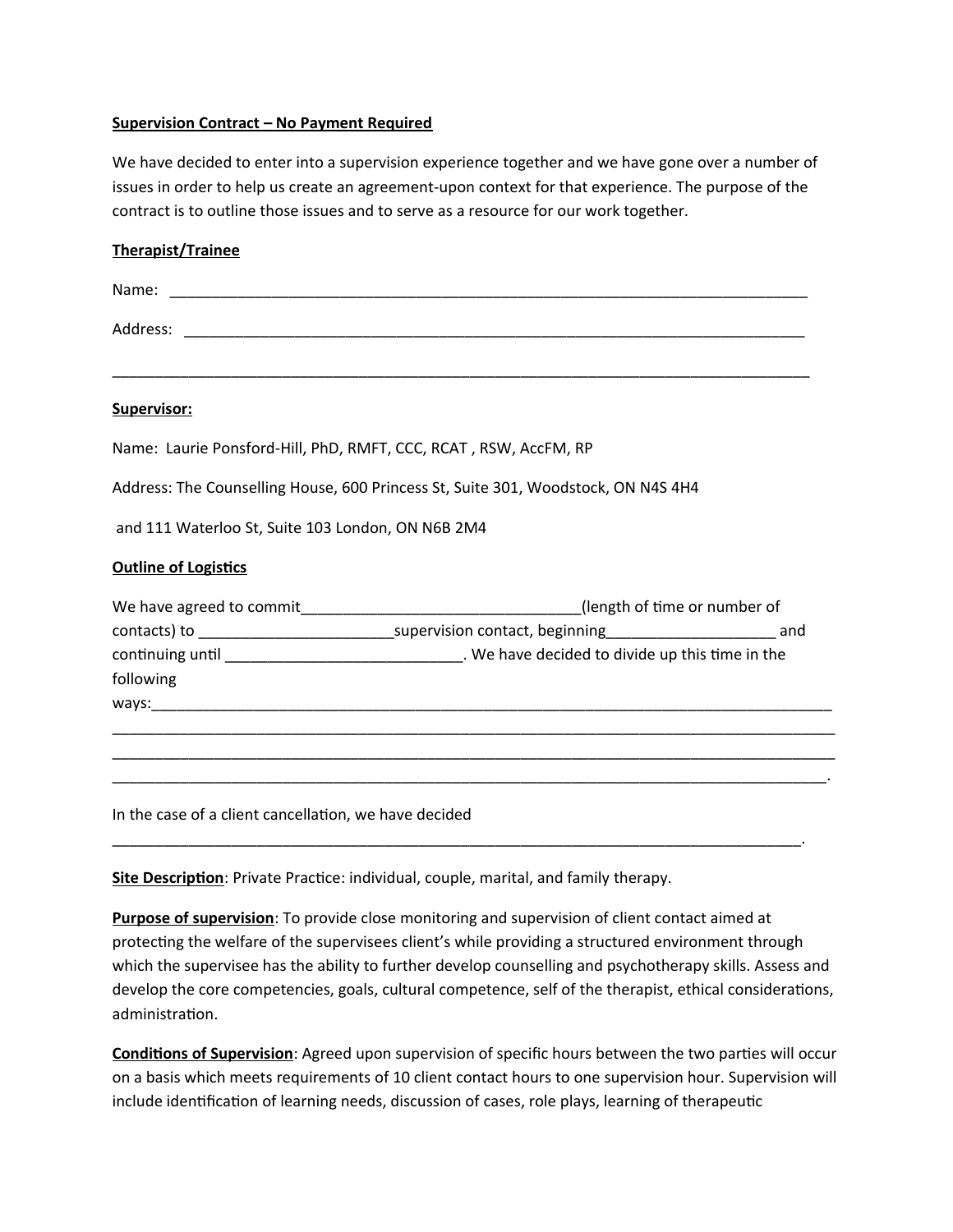techniques viewing and discussing record keeping, viewing and discussing recorded sessions, discussion of group therapy sessions, debriefing, reviewing treatment plans, co-therapy, direct live observation in session. Supervision provided will follow the standards set by your specific school and/or association/registering body for clinical supervision. Supervision provided will be based on an integrative approach.

**No Payment for supervision**: Weekly supervision and monthly group supervision will be paid by the clients you are seeing. Each client will pay \$25.00 plus HST to The Counselling House by registering online for each individual/couple and or family session. A minimum of 10 clients per week is required.

## **Supervisor Responsibility**:

Working with supervisee to frame out schedules and supervision times

Prepare supervisee with information, continued earning opportunities, recommended and/or required readings

Outline policies for scheduling, cancellation, documentation, storage and security

Assist with the design of a group counselling component if group hours are required by the student

Provide ongoing evaluation and provide evaluations as required, and submit confirmation of hours

Emergency plan supplied.

## **Supervisee Responsibility:**

Being on time to participate in supervision and responsible for the scheduling of times

Be responsible for acquiring clinical psychotherapeutic contact hours and maintaining a ratio of 5 client contact hours per 1 hour of supervision

Complete training, use continued learning opportunities, and reading suggestions

Contact supervisor as outlined for emergency situations, detailed notes, and seek guidance in difficult client scenarios

Provide own liability insurance/workplace insurance coverage for psychotherapy practice

Agree to abide by the CRPO, CCPA, OAMHP, OCSWSSW and/or CATA code of ethics

Provide to clients a counselling student status, consent forms signed as acknowledgement by each case and provide consent forms for recording of clients for observation

Steps in Resolving Conflict between Supervisee and Supervisor: Discussion time scheduled if there are issues and in the event issues cannot be resolved the institution in which the student is involved in will be notified by the student for intervention or conclusion of supervision